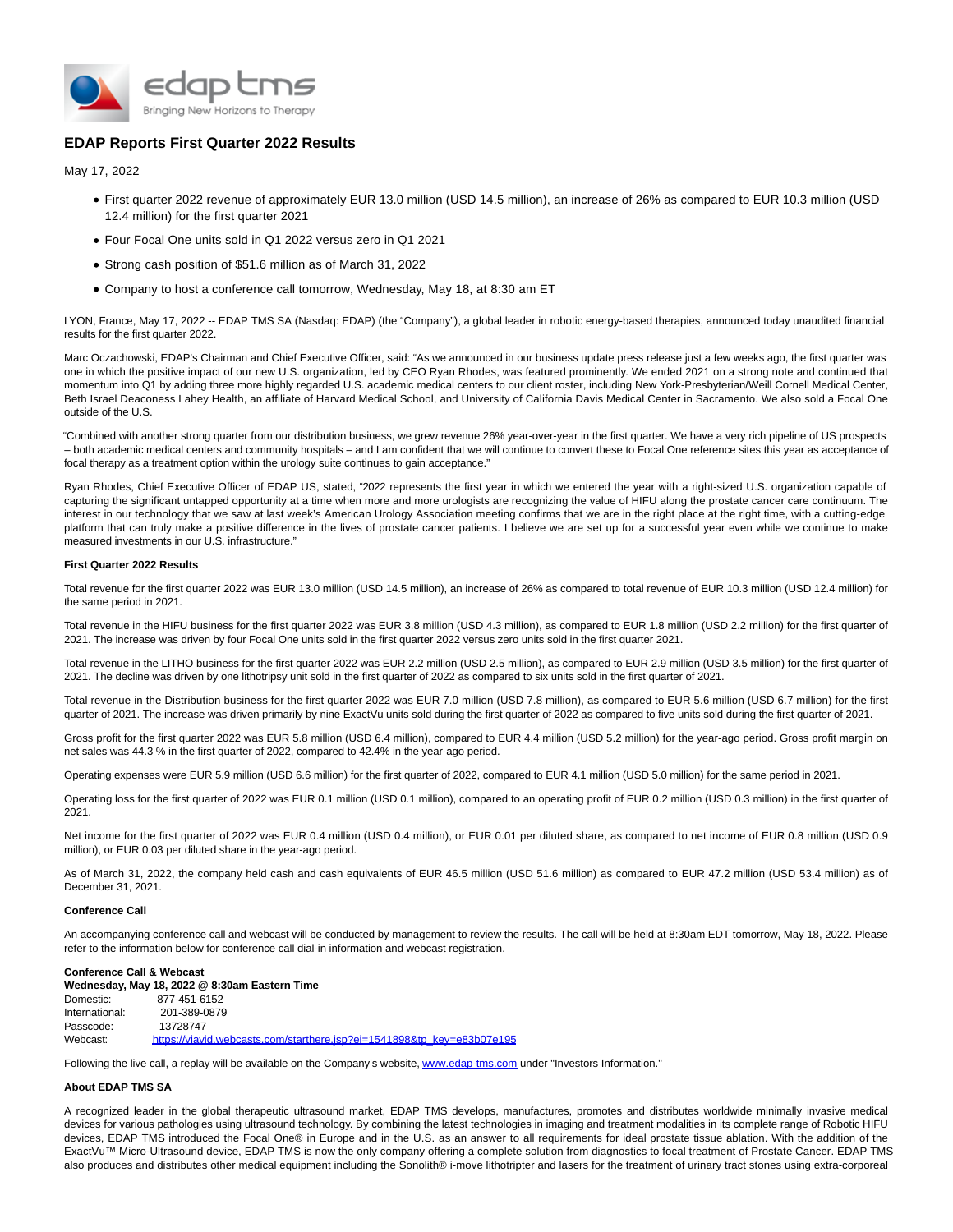shockwave lithotripsy (ESWL). For more information on the Company, please visit focalone.com, http://www.edap-tms.com, and us.hifu-prostate.com.

#### **Forward-Looking Statements**

In addition to historical information, this press release contains forward-looking statements. Such statements are based on management's current expectations and are subject to a number of risks and uncertainties, including matters not yet known to us or not currently considered material by us, and there can be no assurance that anticipated events will occur or that the objectives set out will actually be achieved. Important factors that could cause actual results to differ materially from the results anticipated in the forward-looking statements include, among others, the clinical status and market acceptance of our HIFU devices and the continued market potential for our lithotripsy and distribution divisions, as well as the length and severity of the COVID-19 pandemic, including its impacts across our businesses on demand for our devices and services. Factors that may cause such a difference may also include, but are not limited to, those described in the Company's filings with the Securities and Exchange Commission and in particular, in the sections "Cautionary Statement on Forward-Looking Information" and "Risk Factors" in the Company's Annual Report on Form 20-F.

## **Company Contact**

Blandine Confort Investor Relations / Legal Affairs EDAP TMS SA +33 4 72 15 31 50 [bconfort@edap-tms.com](https://www.globenewswire.com/Tracker?data=2Orxv2ELnrDNmd5E2fcDRyDvmiEYlHsyrauShahBbuTvXGOhG2WhXVhM80lTMg3nmsjzr4tZdSr3275FVXagcxnqNRMZGdsc3fu3VTaNF9I=)

## **Investor Contact**

John Fraunces LifeSci Advisors, LLC 917-355-2395 [jfraunces@lifesciadvisors.com](https://www.globenewswire.com/Tracker?data=tnnbgDqLYs9LzRT6BdOA4m4m8__l9THUz2rlodKcEPqcqhFpJZHCi_CNsLb94fs9I9WhArnv2MeMtuhDmPcz8qoVGx_dsltNttaqVGvszZBWeszBiakoJK31w2vIjiy5)

#### **EDAP TMS S.A.**

**UNAUDITED CONDENSED CONSOLIDATED STATEMENTS OF OPERATIONS (Amounts in thousands of Euros and U.S. Dollars, except per share data)**

|                                                                                | <b>Three Months Ended:</b> |                                  | <b>Three Months Ended:</b> |                          |
|--------------------------------------------------------------------------------|----------------------------|----------------------------------|----------------------------|--------------------------|
|                                                                                | Mar. 31,<br>2022<br>Euros  | Mar. 31,<br>2021<br><b>Euros</b> | Mar. 31,<br>2022<br>\$US   | Mar. 31,<br>2021<br>\$US |
| Sales of medical equipment                                                     | 8,966                      | 6,691                            | 10,021                     | 8,023                    |
| Net Sales of RPP and Leases                                                    | 1,317                      | 1,212                            | 1,472                      | 1,453                    |
| Sales of spare parts, supplies and Services                                    | 2,715                      | 2,396                            | 3,035                      | 2,873                    |
| <b>TOTAL NET SALES</b>                                                         | 12,998                     | 10,299                           | 14,527                     | 12,349                   |
| Other revenues                                                                 | 0                          | 3                                | 0                          | 3                        |
| <b>TOTAL REVENUES</b>                                                          | 12,998                     | 10,302                           | 14,527                     | 12,353                   |
| Cost of sales                                                                  | (7, 241)                   | (5,932)                          | (8,093)                    | (7, 112)                 |
| <b>GROSS PROFIT</b>                                                            | 5,757                      | 4,371                            | 6,434                      | 5,241                    |
| Research & development expenses                                                | (1,081)                    | (851)                            | (1,208)                    | (1,020)                  |
| S, G & A expenses                                                              | (4,787)                    | (3, 281)                         | (5, 351)                   | (3,934)                  |
| Total operating expenses                                                       | (5,868)                    | (4, 132)                         | (6, 559)                   | (4, 954)                 |
| <b>OPERATING PROFIT (LOSS)</b>                                                 | (111)                      | 239                              | (125)                      | 287                      |
| Interest (expense) income, net                                                 | (29)                       | 164                              | (32)                       | 196                      |
| Currency exchange gains (loss), net                                            | 569                        | 489                              | 636                        | 587                      |
| <b>INCOME (LOSS) BEFORE TAXES AND</b><br><b>MINORITY INTEREST</b>              | 429                        | 892                              | 480                        | 1,070                    |
| Income tax (expense) credit                                                    | (72)                       | (119)                            | (81)                       | (143)                    |
| <b>NET INCOME (LOSS)</b>                                                       | 357                        | 773                              | 399                        | 927                      |
| Earning per share - Basic                                                      | 0.01                       | 0.03                             | 0.01                       | 0.03                     |
| Average number of shares used in computation<br>of EPS                         | 33,466,136                 | 29,189,955                       | 33,466,136                 | 29,189,955               |
| Earning per share - Diluted                                                    | 0.01                       | 0.03                             | 0.01                       | 0.03                     |
| Average number of shares used in computation<br>of EPS for positive net income | 34,031,361                 | 30,352,216                       | 34,031,361                 | 30,352,216               |

NOTE: Translated for convenience of the reader to U.S. dollars at the 2022 average three months' noon buying rate of 1 Euro = 1.1177 USD, and 2021 average three months noon buying rate of 1 Euro = 1.1990 USD

| <b>EDAP TMS S.A.</b>                             |
|--------------------------------------------------|
| UNAUDITED CONSOLIDATED BALANCE SHEETS HIGHLIGHTS |
| (Amounts in thousands of Euros and U.S. Dollars) |

|                                                               | Mar. 31,<br>2022<br><b>Euros</b> | Dec. 31,<br>2021<br><b>Euros</b> | Mar. 31,<br>2022<br><b>SUS</b> | Dec. 31,<br>2021<br>\$US |
|---------------------------------------------------------------|----------------------------------|----------------------------------|--------------------------------|--------------------------|
| Cash, cash equivalents and short-term treasury<br>investments | 46.498                           | 47.183                           | 51.579                         | 53,405                   |
| Account receivables, net                                      | 11.953                           | 12.118                           | 13,259                         | 13,716                   |
| Inventory                                                     | 7.342                            | 7,499                            | 8.144                          | 8,487                    |
| Other current assets                                          | 771                              | 581                              | 855                            | 658                      |
| <b>TOTAL CURRENT ASSETS</b>                                   | 66.565                           | 67,382                           | 78,838                         | 76.267                   |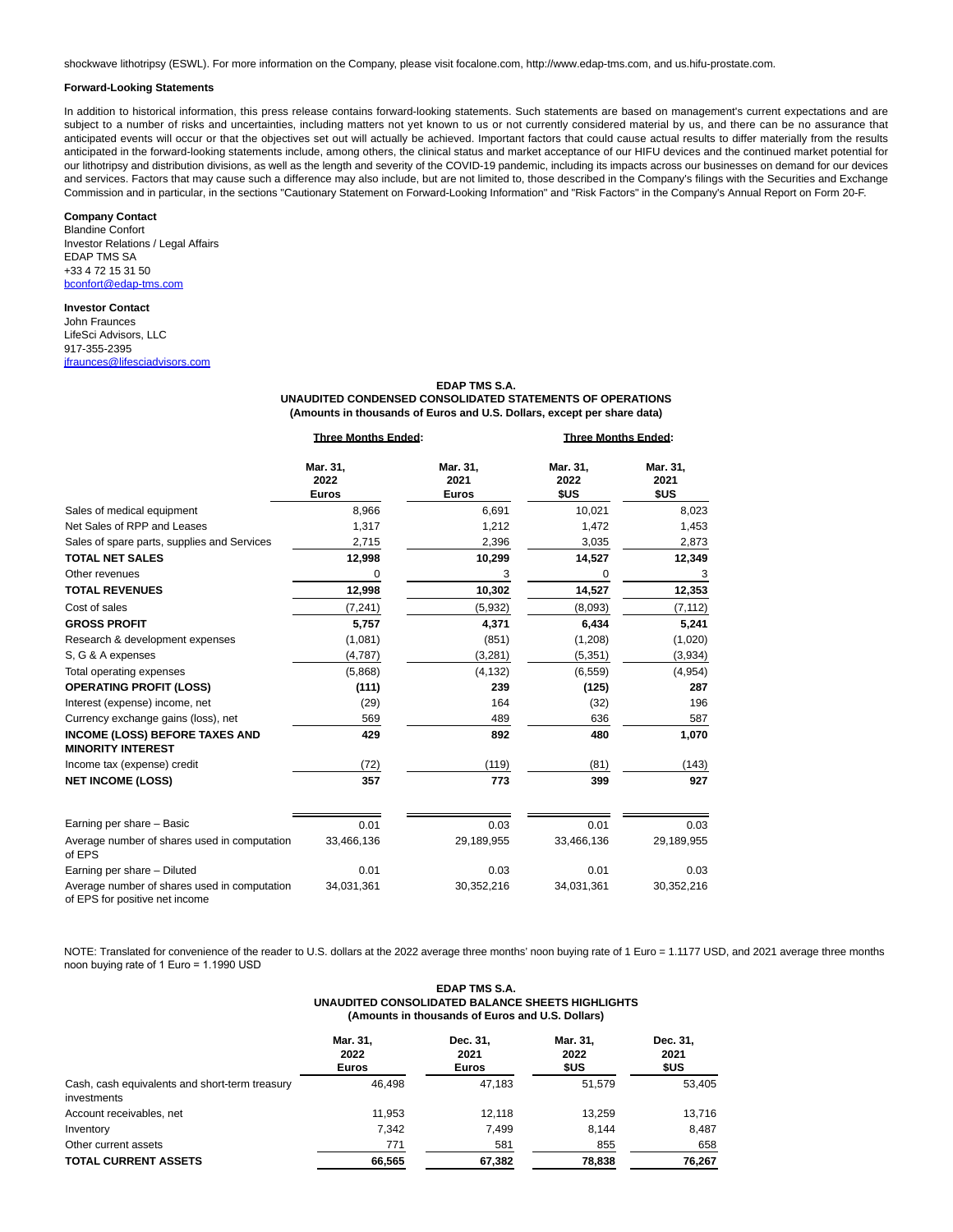| Property, plant and equipment, net                            | 5,251  | 5,173  | 5,825  | 5,855  |
|---------------------------------------------------------------|--------|--------|--------|--------|
| Goodwill                                                      | 2,412  | 2,412  | 2,675  | 2,730  |
| Other non-current assets                                      | 2,221  | 2,260  | 2,464  | 2,558  |
| <b>TOTAL ASSETS</b>                                           | 76,448 | 77,226 | 84,801 | 87,409 |
| Accounts payable & other accrued liabilities                  | 9,881  | 10,786 | 10,961 | 12,208 |
| Deferred revenues, current portion                            | 3,501  | 3,408  | 3,884  | 3,857  |
| Short term borrowing                                          | 857    | 1,914  | 950    | 2,167  |
| Other current liabilities                                     | 1,977  | 1,843  | 2,193  | 2,086  |
| <b>TOTAL CURRENT LIABILITIES</b>                              | 16,216 | 17,951 | 17,988 | 20,318 |
| Obligations under operating and finance leases<br>non-current | 1,159  | 1,318  | 1,286  | 1,492  |
| Long term debt, non-current                                   | 4,952  | 4,930  | 5,482  | 5,580  |
| Deferred revenues, non-current                                | 338    | 440    | 375    | 498    |
| Other long term liabilities                                   | 3,031  | 2,534  | 3,363  | 2,868  |
| TOTAL LIABILITIES                                             | 25,688 | 27,172 | 28,494 | 30,755 |
| <b>TOTAL SHAREHOLDERS'EQUITY</b>                              | 50,761 | 50,054 | 56,307 | 56,655 |
| TOTAL LIABILITIES & SHAREHOLDERS' EQUITY                      | 76,448 | 77,226 | 84,801 | 87,409 |

NOTE: Translated for convenience of the reader to U.S. dollars at the noon buying rate of 1 Euro = 1.1093 USD on March 31, 2022 and at the noon buying rate of 1 Euro = 1.1319 USD, on December 31, 2021

### **EDAP TMS S.A. UNAUDITED CONSOLIDATED STATEMENTS OF CASH FLOWS (Amounts in thousands of Euros)**

|                                                                                                                         | 3-months ended<br>Mar. 31, 2022<br><b>Euros</b> | 12-months ended<br>Dec. 31, 2021<br><b>Euros</b> | 3-months<br>ended Mar. 31.<br>2022<br>\$US | 12-months<br>ended<br>Dec. 31 2021<br>\$US |
|-------------------------------------------------------------------------------------------------------------------------|-------------------------------------------------|--------------------------------------------------|--------------------------------------------|--------------------------------------------|
| <b>NET INCOME (LOSS)</b>                                                                                                | 360                                             | 700                                              | 402                                        | 825                                        |
| Adjustments to reconcile net income (loss) to net<br>cash generated by (used in) operating<br>activities <sup>(1)</sup> | 1,127                                           | 3,225                                            | 1,259                                      | 3,801                                      |
| <b>OPERATING CASH FLOW</b>                                                                                              | 1,487                                           | 3,925                                            | 1,662                                      | 4,626                                      |
| Increase/Decrease in operating assets and<br>liabilities                                                                | (399)                                           | 520                                              | (446)                                      | 613                                        |
| <b>NET CASH GENERATED BY (USED IN)</b><br><b>OPERATING ACTIVITIES</b>                                                   | 1,087                                           | 4,445                                            | 1,215                                      | 5,239                                      |
| Short term investments <sup>(2)</sup>                                                                                   |                                                 |                                                  |                                            |                                            |
| Additions to capitalized assets produced by the<br>company and other capital expenditures                               | (692)                                           | (1,638)                                          | (774)                                      | (1,931)                                    |
| <b>NET CASH GENERATED BY (USED IN)</b><br><b>INVESTING ACTIVITIES</b>                                                   | (692)                                           | (1,638)                                          | (774)                                      | (1,931)                                    |
| <b>NET CASH GENERATED BY (USED IN)</b><br><b>FINANCING ACTIVITIES</b>                                                   | (943)                                           | 20,266                                           | (1,054)                                    | 23,887                                     |
| <b>NET EFFECT OF EXCHANGE RATE</b><br><b>CHANGES ON CASH AND CASH</b><br><b>EQUIVALENTS</b>                             | (137)                                           | (585)                                            | (1,213)                                    | (3,992)                                    |
| <b>NET INCREASE (DECREASE) IN CASH AND</b><br><b>CASH EQUIVALENTS</b>                                                   | (685)                                           | 22,488                                           | (1,826)                                    | 23,204                                     |

(1) including Share based compensation expenses for 583 thousand of Euros at the end of March 2022, and 1,9 million of Euros at the end of December 2021  $(2)$  Short term investments are comprised of money market funds

NOTE: Translated for convenience of the reader to U.S. dollars at the 2022 average three months' noon buying rate of 1 Euro = 1.1177 USD and at the 2021 average twelve months' noon buying rate of 1 Euro = 1.1787 USD

#### **EDAP TMS S.A. UNAUDITED CONDENSED STATEMENTS OF OPERATIONS BY DIVISION THREE MONTHS ENDED MARCH 31, 2022 (Amounts in thousands of Euros)**

|                                 | <b>HIFU</b><br><b>Division</b> | <b>ESWL</b><br><b>Division</b> | <b>Distribution</b><br><b>Division</b> | Reconciling<br><b>Items</b> | <b>Total After</b><br><b>Consolidation</b> |
|---------------------------------|--------------------------------|--------------------------------|----------------------------------------|-----------------------------|--------------------------------------------|
| Sales of goods                  | 2,406                          | 510                            | 6,049                                  |                             | 8,966                                      |
| Sales of RPPs & Leases          | 965                            | 284                            | 68                                     |                             | 1,317                                      |
| Sales of spare parts & services | 446                            | 1,431                          | 838                                    |                             | 2,715                                      |
| <b>TOTAL NET SALES</b>          | 3,817                          | 2,225                          | 6,955                                  |                             | 12,998                                     |
| Other revenues                  | $\Omega$                       | 0                              | 0                                      |                             | 0                                          |
| <b>TOTAL REVENUES</b>           | 3,817                          | 2.225                          | 6,955                                  |                             | 12,998                                     |